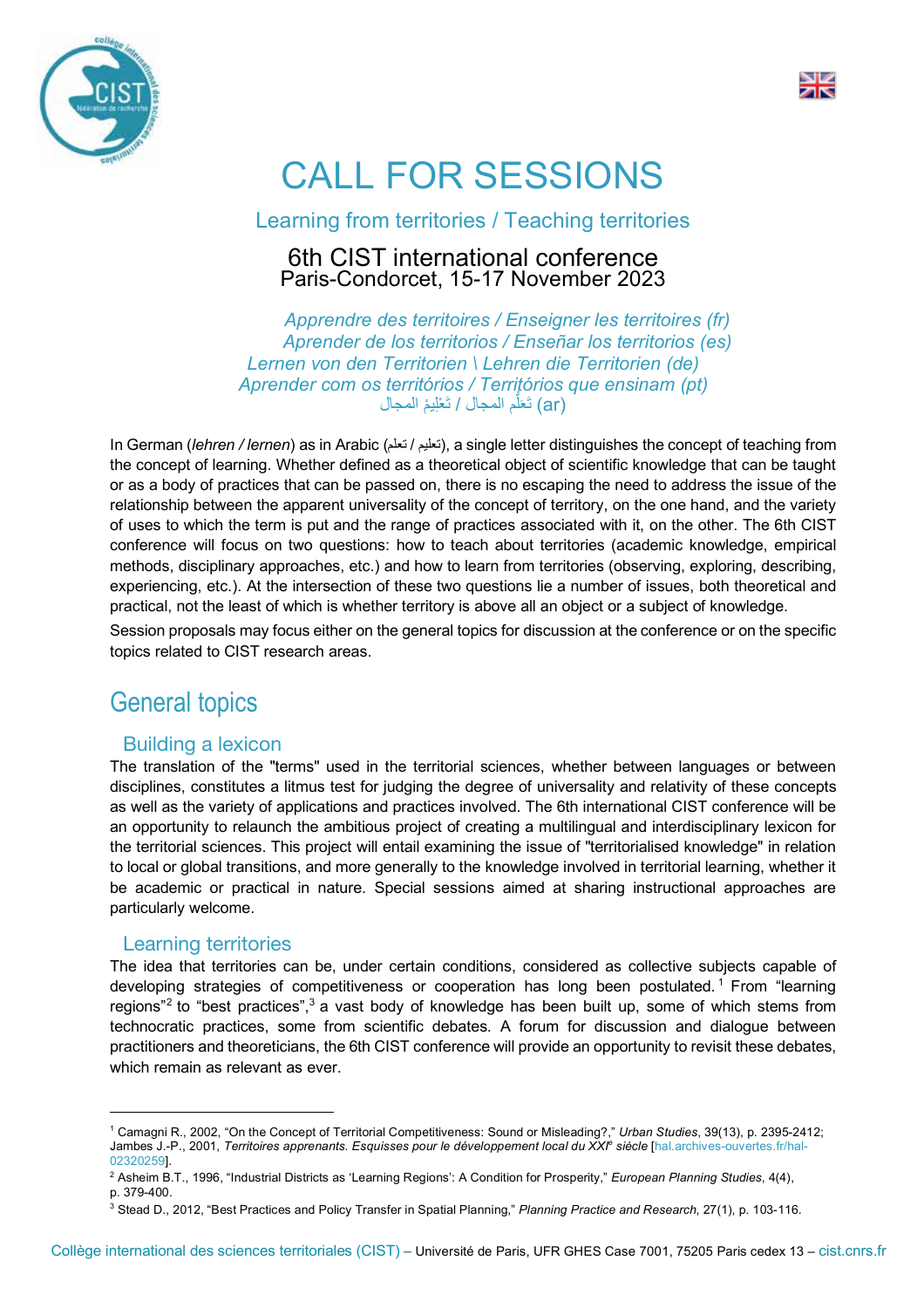#### Transitions, crises and upheavals

Against the backdrop of growing individualism, does the concept of territory constitute a new collective approach to thinking about processes that relate to time and space; past, present and future; local and global? To what extent do the territorial sciences provide a critique of the resurgence of nationalism or of insularity based on the exploitation of imaginary origins? The local impact of the multiple crises (ecology, health, economy, etc.) that are affecting our societies inevitably raises questions about the contribution of the territorial sciences to this debate, arguing as they do in favour of the circulation of models, while maintaining a critical stance towards the problems of symbolic and political domination that these models entail. The territorial sciences also raise the question of the "transitional capacity" of territories as well as their role in the process of moving from niche (local) innovations to structural transformations. In the Anthropocene era, risks can no longer be approached or managed in the same way as they were in the 20th century.4

#### Digital territories

Given the growing prominence of virtual digital universes and of algorithms used to optimise the dissemination of information and knowledge, the issue of the rootedness of territorial knowledge in specific settings, places or situations is an important one. The role of large technological firms in reshaping territories and how they are perceived should not be overlooked, both in terms of mapping (Google Maps/OSM) and of efforts to refashion social networks (Facebook/Meta).

# Specific topics

#### A&T (Actions & territorialisations)

The conference will address territorial dynamics and the structure of systems aimed at capitalising on past experimentation, as well as the design of instruments of regulation and reflexivity which enable action to be taken. Sessions may focus on:

- the impact of local debates over public policy choices in the context of participatory processes, conflicts or controversies, or planning;
- the issue of territorial innovation and processes of localised change.

#### INFTER (Local territorial information)

What learning challenges arise from the increasing diversity of local data sources (whether caused by the digital revolution, by the increased sensitivity of technical indicators, by the trend towards open data, etc.) Possible session topics:

- the relationship between territorialised information and the capacity of individuals to learn from it;
- the growing involvement of citizens in scientific research.

#### MEDIA (Media and territories)

Media and cultural representations of territories are both the result of a learning process and contributors to the process of constructing or reconstructing physical and imaginary spaces. Possible session topics might include:

- heritage policies and the symbolic enhancement of sites;
- the role of traditional or social media in the construction of collective territorial representations.

#### MIT (Mobilities, identities and territories)

The various local and regional bodies in charge of mobility are currently developing measures and offerings that aim to bring about changes in the way people move about. Against this backdrop, possible topics for discussion include:

- education about mobility and the "instructional" methods used in these types of initiatives;
- territorial inequalities in terms of access to education and training in a context where more and more training is taking place online.

 <sup>4</sup> Cutter S.L., 2021, "The Changing Nature of Hazard and Disaster Risk in the Anthropocene," *Annals of the American Association of Geographers*, 111(3), p. 819-827.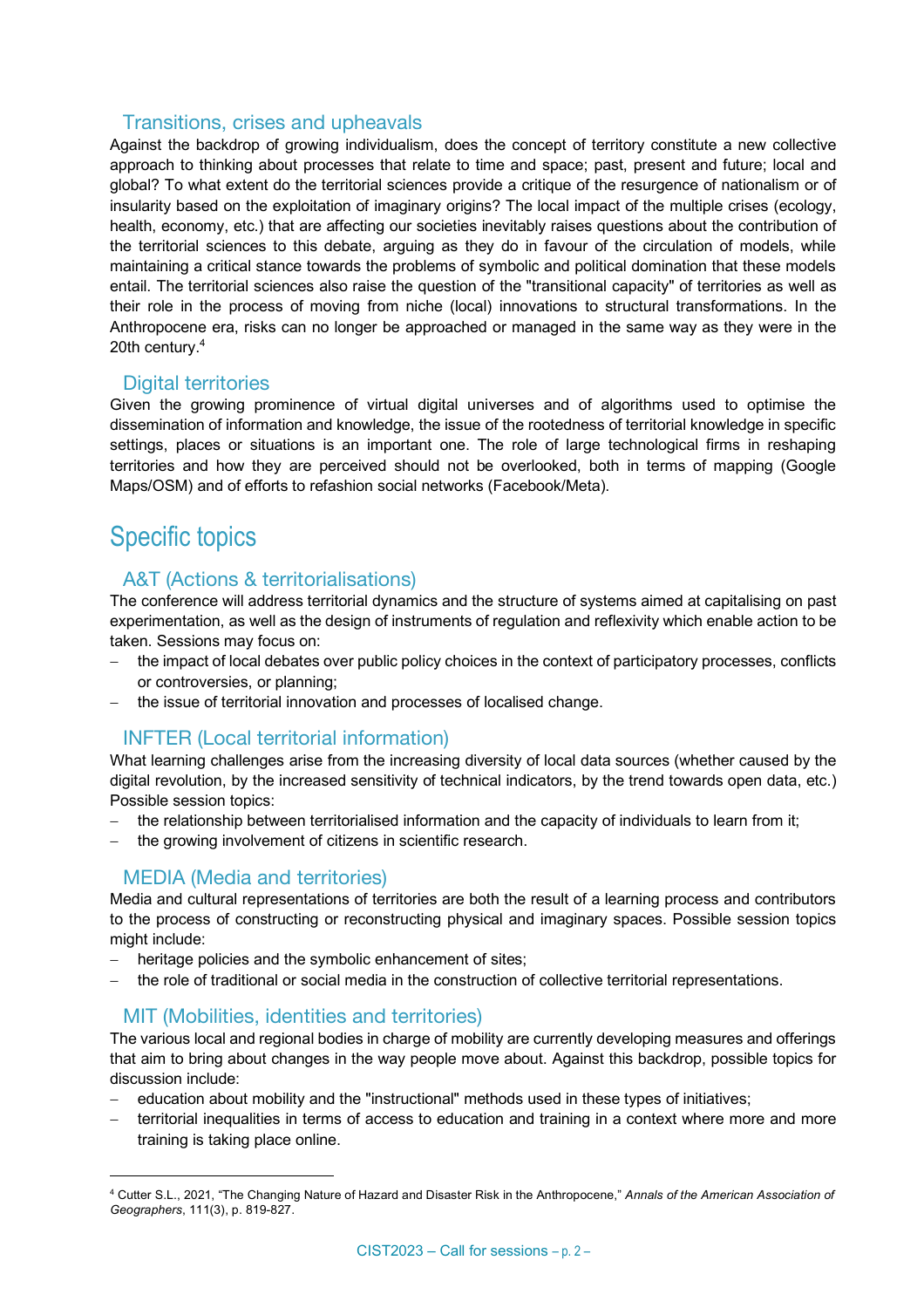#### PAST (Territories in the long run)

How should we teach or analyse the socio-environmental trends affecting territories over the long term? And what weight should be attached to each of the different factors involved in the construction of these territories? Possible session topics:

- the reaction of particular environments and societies in specific contexts (phases of transition, crises or upheavals);
- the limits and challenges of the methods used to study these territories and their development over the long term, with respect to the various spatio-temporal scales in question.

#### REMOC (Regionalisation, globalisation, circulation)

The interplay between flows, networks and circulation at the global level can be addressed through the concepts of regionalisation and globalisation, both of which are academic, scientific and ideological constructions. Possible session topics:

- the variability of geographical perceptions that govern the way the world is divided up;
- a bottom-up approach to representations of globalisation from the perspective of those affected by the process.

#### HEALTH (Territories and health)

Even before the global lesson in epidemiology imparted by the Covid-19 crisis, the issue of territorial inequalities in terms of health and access to health care was increasingly to the forefront of public opinion. Possible session topics:

- Local processes of learning about or resisting the health regulations put in place by public authorities;
- health and medico-social systems for the collection and reporting of information on health issues at various territorial levels.

## Mobilising the CIST's expertise

-

The foregoing topics will involve (re)examining the research conducted by the CIST over the past twelve years and the groundwork laid by its five international conferences.

- Inasmuch as they constitute a kind of **societal memory**, territories act as repositories for the individual and collective experiences for which they have acted as a venue. This accumulated information constitutes a pool of models or experiences that may be disseminated, merged or combined over time. The resulting spatial structures exhibit a high degree of inertia that is sometimes out of step with the needs of the present. The past, present and future of territories are inseparable (5th CIST conference, "Population, time, territories,"5 Paris-Aubervilliers, 2020).
- As both **objects and subjects of representation**, the material and imaginary characteristics of territories vary depending on the perspective of the actors who produce and/or observe them. In certain instances, irreconcilable visions of territories have practical implications that can lead to (scientific, political and legal) conflicts, resulting in legal proceedings brought on behalf of territories (4th CIST conference, "Representing territories,"6 Rouen, 2018).
- The interface between territorial theory and practice is frequently problematic, and this raises the question of how to go about teaching and studying the territorial sciences. Establishing a dialogue between teachers, researchers and practitioners in this area is one of the key aims of the CIST (3rd CIST conference, "In search of territory(ies)?," Grenoble, 2016).  $^7$ , Grenoble, 2016).
- The wide range of **disciplines** interested in the subject of territories complicates the process of establishing the territorial sciences both from a research and teaching point of view. Compounding this difficulty are challenges related to translation, which are inevitable in an international setting, and which highlight conceptual differences that are often intractable (2nd CIST conference, "Frontiers and boundaries of territorial sciences,"8 Paris Rive Gauche, 2014).

<sup>5</sup> cist.cnrs.fr/colloques-internationaux/cist2020-population-temps-territoires & cist2020.sciencesconf.org

<sup>6</sup> cist.cnrs.fr/colloques-internationaux/cist2018-representer-les-territoires & cist2018.sciencesconf.org

<sup>7</sup> cist.cnrs.fr/colloques-internationaux/cist2016-en-quete-de-territoires & cist2016.sciencesconf.org

<sup>8</sup> cist.cnrs.fr/colloques-internationaux/cist2014-fronts-et-frontieres-des-sciences-du-territoire & cist2014.sciencesconf.org